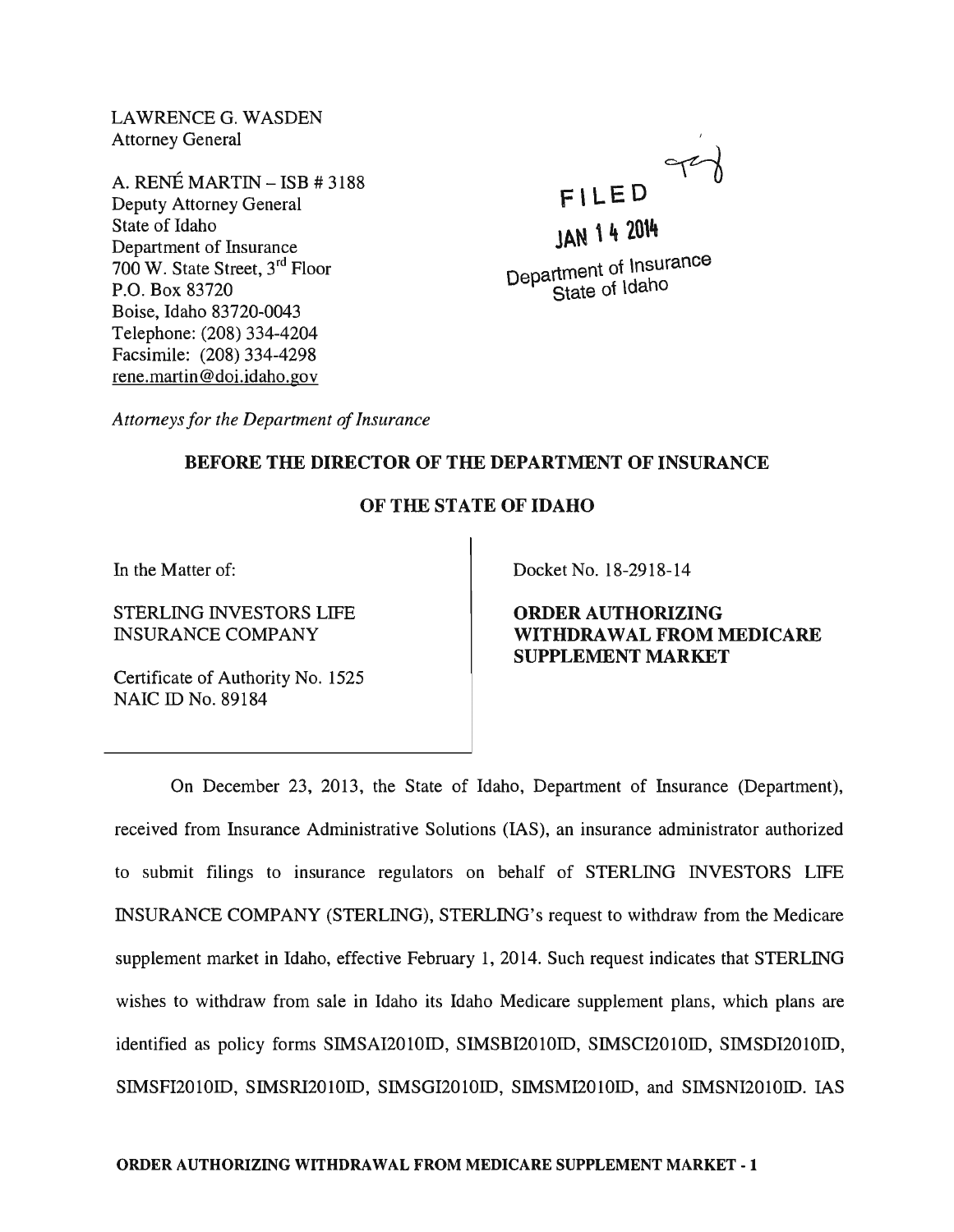acknowledged in such notice that STERLING's withdrawal of such plans for sale in Idaho will prohibit STERLING from filing for approval in Idaho a new policy form or certificate form of the same type for the same standard Medicare supplement benefit plans as the discontinued forms for a period of five (5) years from the date of lAS's notice to the Department, pursuant to the requirements of IDAPA 18.01.54.030.04.b.

lAS provided to the Department a notarized statement signed on December 17,2013, by Eric Johansson, as Vice President of Administration for STERLING, certifying that STERLING will continue to service its existing in-force Medicare supplement policies in Idaho, which IAS represented consists of three (3) modernized 2010 policies, as well as an active closed block of 1990 standardized policies.

lAS's notice of STERLING's intent to withdraw from the Medicare supplement market in Idaho appears to comply with the notice requirements to the Department's Director (Director) as set forth in IDAPA 18.01.54.030.04.a.

The Director, having reviewed the foregoing and the requirements of IDAPA 18.01.54.030.04, and good cause appearing therefor,

NOW, THEREFORE, IT IS HEREBY ORDERED, pursuant to IDAPA 18.01.54.030.04.a, that STERLING is authorized to withdraw from the Medicare supplement market in Idaho, effective February 1, 2014.

IT IS HEREBY FURTHER ORDERED, pursuant to IDAPA 18.01.54.030.04.b, that STERLING shall not file with the Department a new policy form or certificate form of the same type for the same standard Medicare supplement benefit plans as the discontinued forms prior to December 23,2018.

### **ORDER AUTHORIZING WITHDRAWAL FROM MEDICARE SUPPLEMENT MARKET - 2**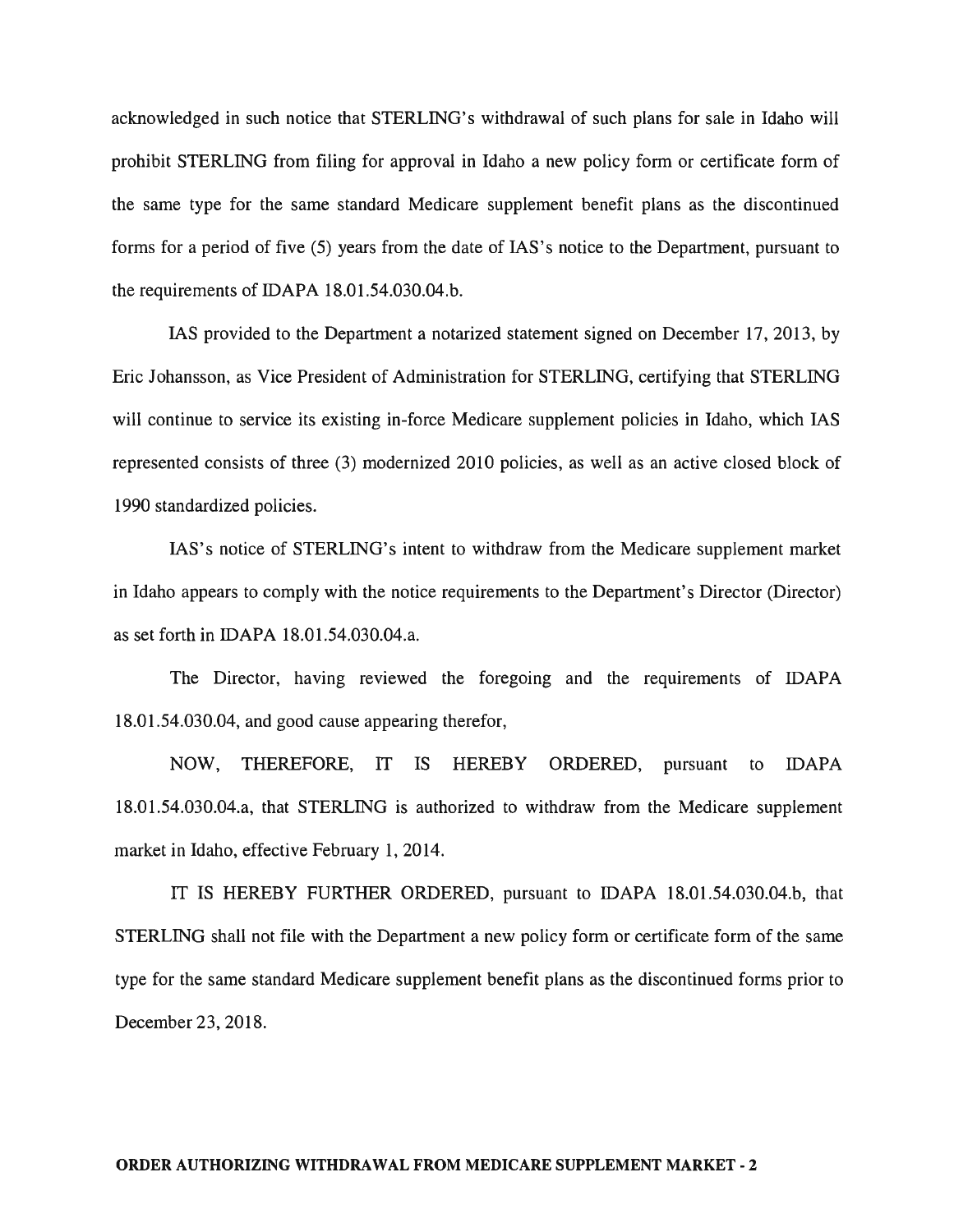# IT IS SO ORDERED. DATED this  $\frac{1+14}{1}$  day of January, 2014.

STATE OF IDAHO DEPARTMENT OF INSURANCE

leary eal

Director

### NOTIFICATION OF RIGHTS

This Order constitutes a final order of the Director. Any party may file a motion for reconsideration of this final order within fourteen (14) days of the service date of this order. The Director will dispose of the petition for reconsideration within twenty-one (21) days of its receipt, or the petition will be considered denied by operation of law. *See,* Idaho Code § 67-5246(4).

Pursuant to Idaho Code §§ 67-5270 and 67-5272, any party aggrieved by this final order may appeal it by filing a petition for judicial review in the district court of the county in which: (1) the hearing was held; or (2) the final agency action was taken; or (3) the aggrieved party resides or operates its principal place of business in Idaho; or (4) the real property or personal property that was the subject of the agency decision is located. An appeal must be filed within twenty-eight (28) days of: (a) the service date of this final order; or (b) an order denying a petition for reconsideration; or (c) the failure within twenty-one (21) days to grant or deny a petition for reconsideration, whichever is later. *See,* Idaho Code § 67-5273. The filing of a petition for judicial review does not itself stay the effectiveness or enforcement of the order under appeal.

#### ORDER AUTHORIZING WITHDRAWAL FROM MEDICARE SUPPLEMENT MARKET - 3